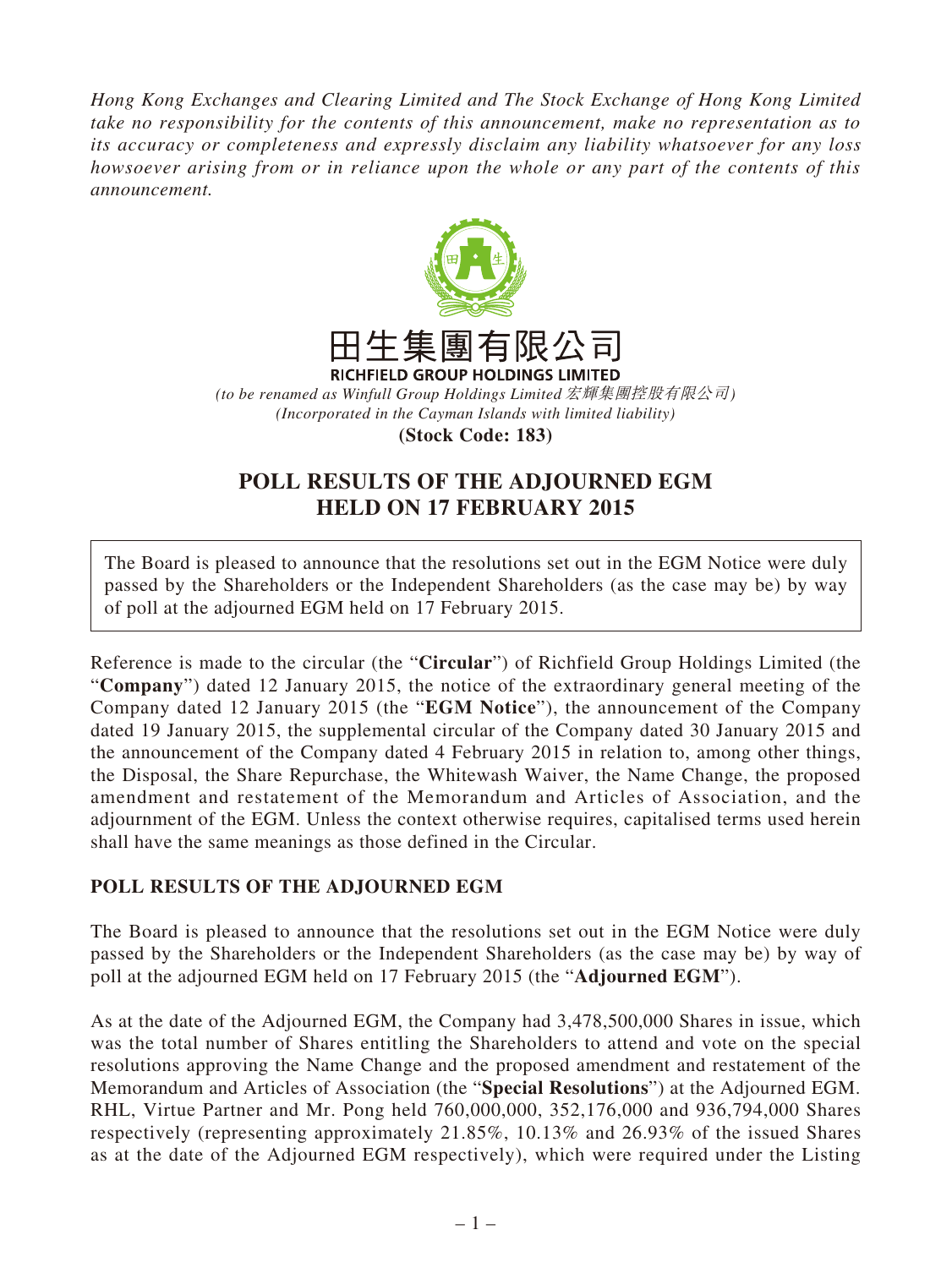Rules, the Takeovers Code and/or the Share Buy-backs Code to abstain, and have abstained, from voting on the ordinary resolutions approving the Disposal, the Share Repurchase and the transactions contemplated under the Agreement, and the Whitewash Waiver (the "**Ordinary Resolutions**") at the Adjourned EGM. The total number of Shares held by the Independent Shareholders entitled to attend and vote on the Ordinary Resolutions was 1,429,530,000 Shares. Save as disclosed above, no Shareholder was required to abstain from voting on any of the resolutions proposed at the Adjourned EGM, and no Shareholder was entitled to attend but was required to abstain from voting in favour of any of the resolutions proposed at the Adjourned EGM.

Tricor Tengis Limited, Hong Kong branch share registrar of the Company, was appointed as the scrutineer for the vote-taking at the Adjourned EGM.

Full text of the resolutions is set out in the EGM Notice. The poll results in respect of the resolutions are as follows:

|  | <b>Ordinary Resolutions</b>                                                                                | <b>Number of votes</b><br>(approximate $%$ of<br>total number of shares voted) |                            |
|--|------------------------------------------------------------------------------------------------------------|--------------------------------------------------------------------------------|----------------------------|
|  |                                                                                                            | For                                                                            | <b>Against</b>             |
|  | To approve the Disposal, the Share Repurchase<br>and the transactions contemplated under the<br>Agreement. | 90,720,000<br>$(79.484\%)$                                                     | 23,416,000<br>$(20.516\%)$ |
|  | To approve the Whitewash Waiver.                                                                           | 90,720,000<br>$(79.484\%)$                                                     | 23,416,000<br>(20.516%)    |

As more than 50% of the votes were cast in favour of each of the Ordinary Resolutions, the Ordinary resolutions were duly passed as ordinary resolutions. In addition, as more than 75% of the votes were cast in favour of the ordinary resolution relating to the Share Repurchase, the condition precedent of the Agreement that completion of the Share Repurchase shall be subject to the approval by more than three-fourth of the votes cast by the Independent Shareholders at the EGM is satisfied.